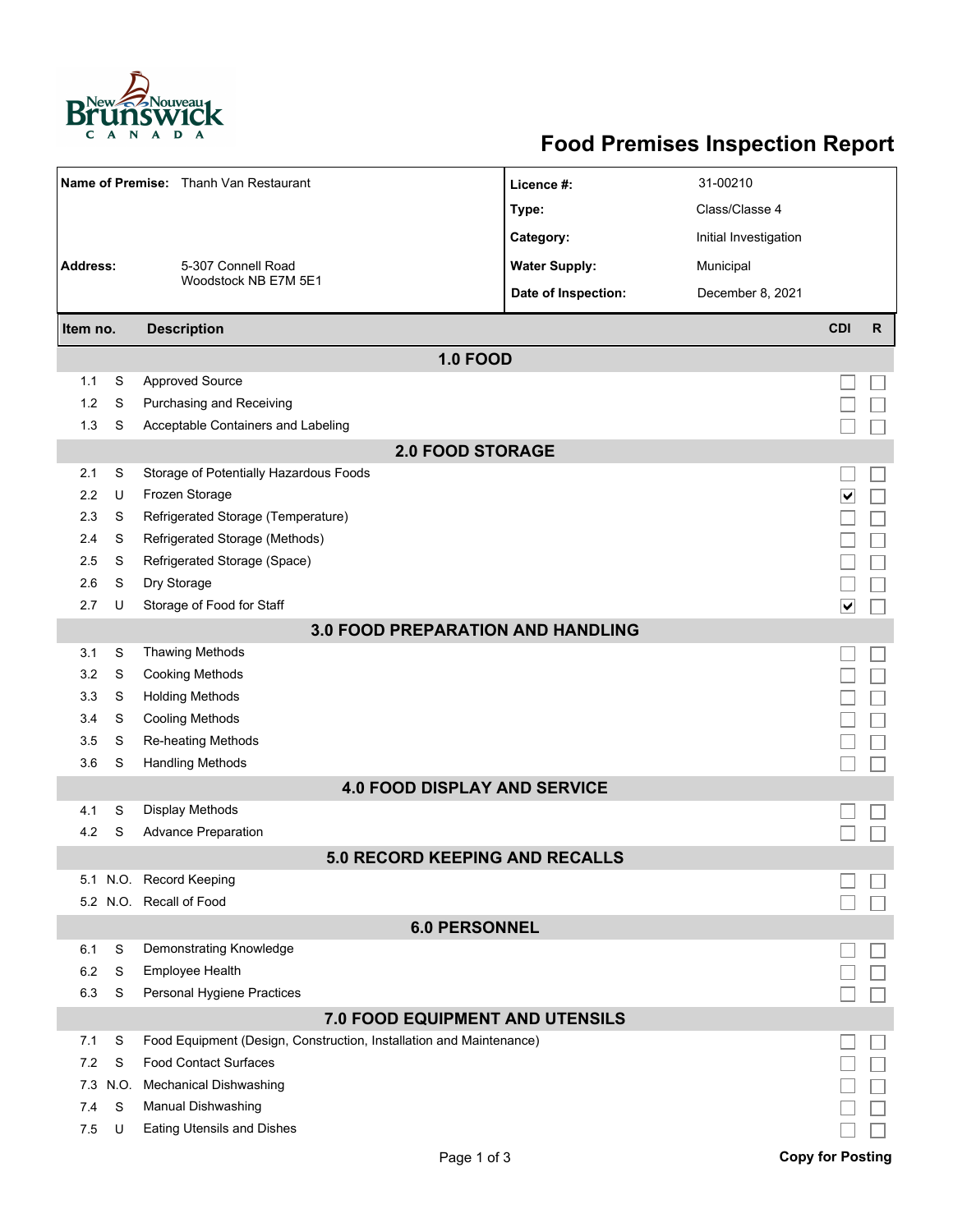

## **Food Premises Inspection Report**

|                                    |                                 | <b>Name of Premise:</b> | Thanh Van Restaurant<br>Licence #:                                                                                                                                                               | 31-00210                |  |  |  |  |  |  |
|------------------------------------|---------------------------------|-------------------------|--------------------------------------------------------------------------------------------------------------------------------------------------------------------------------------------------|-------------------------|--|--|--|--|--|--|
| <b>8.0 CLEANING AND SANITIZING</b> |                                 |                         |                                                                                                                                                                                                  |                         |  |  |  |  |  |  |
| 8.1                                | S                               |                         | <b>Cleaning and Sanitizing</b>                                                                                                                                                                   |                         |  |  |  |  |  |  |
| 8.2                                | S                               |                         | Detergents and Chemical Use and Storage                                                                                                                                                          |                         |  |  |  |  |  |  |
|                                    |                                 |                         | <b>9.0 SANITARY FACILITIES</b>                                                                                                                                                                   |                         |  |  |  |  |  |  |
| 9.1                                | S                               | Washroom(s)             |                                                                                                                                                                                                  |                         |  |  |  |  |  |  |
| 9.2                                | U                               |                         | Hand Washing Station(s)                                                                                                                                                                          | ∨                       |  |  |  |  |  |  |
|                                    | 10.0 FLOORS, WALLS AND CEILINGS |                         |                                                                                                                                                                                                  |                         |  |  |  |  |  |  |
| 10.1                               | S                               |                         | Floors (Construction and Maintenance)                                                                                                                                                            |                         |  |  |  |  |  |  |
| 10.2                               | U                               |                         | Walls (Construction and Maintenance)                                                                                                                                                             |                         |  |  |  |  |  |  |
| 10.3                               | S                               |                         | Ceilings (Constructions and Maintenance)                                                                                                                                                         |                         |  |  |  |  |  |  |
|                                    |                                 |                         | 11.0 WATER SUPPLY AND WASTE DISPOSAL                                                                                                                                                             |                         |  |  |  |  |  |  |
| 11.1                               | S                               |                         | Water (Quality and Quantity)                                                                                                                                                                     |                         |  |  |  |  |  |  |
| 11.2                               | S                               |                         | Sewage Disposal                                                                                                                                                                                  |                         |  |  |  |  |  |  |
| 11.3                               | S                               |                         | Solid Waste Handling                                                                                                                                                                             |                         |  |  |  |  |  |  |
|                                    |                                 |                         | <b>12.0 LIGHTING AND VENTILATION</b>                                                                                                                                                             |                         |  |  |  |  |  |  |
| 12.1                               | S                               | Lighting                |                                                                                                                                                                                                  |                         |  |  |  |  |  |  |
| 12.2                               | S                               | Ventilation             |                                                                                                                                                                                                  |                         |  |  |  |  |  |  |
|                                    |                                 |                         | <b>13.0 GENERAL</b>                                                                                                                                                                              |                         |  |  |  |  |  |  |
| 13.1                               | S                               | Licence                 |                                                                                                                                                                                                  |                         |  |  |  |  |  |  |
| 13.2                               | S                               |                         | <b>Rodent and Insect Control</b>                                                                                                                                                                 |                         |  |  |  |  |  |  |
| 13.3                               | S                               |                         | Other Infractions/Hazards                                                                                                                                                                        |                         |  |  |  |  |  |  |
|                                    |                                 |                         | N.O. - Not Observed; S - Satisfactory ; U - Unsatisfactory MI - Minor infraction; MA - Major infraction; CR - Critical infraction, CDI - Corrected During<br>Inspection, R - Repeated infraction |                         |  |  |  |  |  |  |
|                                    |                                 |                         | <b>OBSERVATIONS AND CORRECTIVE ACTIONS</b>                                                                                                                                                       |                         |  |  |  |  |  |  |
| Item                               |                                 | MI /MA/ CR              | Remarks                                                                                                                                                                                          | Date for correction     |  |  |  |  |  |  |
| 10.2                               |                                 | MI                      | Walls shall be of sound construction and in good repair                                                                                                                                          | Immediately             |  |  |  |  |  |  |
|                                    |                                 |                         | Observations: Walls above chest freezers are damaged.                                                                                                                                            |                         |  |  |  |  |  |  |
|                                    |                                 |                         | Comment: Paint or refinish walls above chest freezer so it can be easily cleaned and san                                                                                                         |                         |  |  |  |  |  |  |
| 2.2                                |                                 | МI                      | Foods shall be stored in a manner to prevent cross contamination (e.g. no raw above cooked, not<br>directly on floor)                                                                            | Corrected               |  |  |  |  |  |  |
|                                    |                                 |                         | Observations: Packages to chicken balls in chest freezer were opened.                                                                                                                            |                         |  |  |  |  |  |  |
|                                    |                                 |                         | Comment: Ensure to seal packages in chest freezer after opening.                                                                                                                                 |                         |  |  |  |  |  |  |
|                                    |                                 |                         | Corrective Actions: Operator sealed the bags of opened food.                                                                                                                                     |                         |  |  |  |  |  |  |
| 2.7                                |                                 | MI                      | Food for the personal use of management staff and employees shall be kept separate and apart from<br>all other food on the premises                                                              | Corrected               |  |  |  |  |  |  |
|                                    |                                 |                         | Observations: Baby bottles, child nutritional beverages were stored with sauces and<br>soda.                                                                                                     |                         |  |  |  |  |  |  |
|                                    |                                 |                         | Comment: Food for staff should be stored separate from foods for sale.                                                                                                                           |                         |  |  |  |  |  |  |
|                                    |                                 |                         | Corrective Actions: Operator designated the bottom shelf of refrigerator to store staff<br>food.                                                                                                 |                         |  |  |  |  |  |  |
| 7.5                                |                                 | МI                      | All utensils, containers or materials that are designed to be used only once in the service or sale of<br>food shall be discarded after use                                                      | Immediately             |  |  |  |  |  |  |
|                                    |                                 |                         | Observations: Plastic spoons and bowls were washed after use and were reused to<br>store food.                                                                                                   |                         |  |  |  |  |  |  |
|                                    |                                 |                         | Comment: Single use utensils, plastic wrap, containers, cardboard should not be reused                                                                                                           |                         |  |  |  |  |  |  |
|                                    |                                 |                         | Page 2 of 3                                                                                                                                                                                      | <b>Copy for Posting</b> |  |  |  |  |  |  |